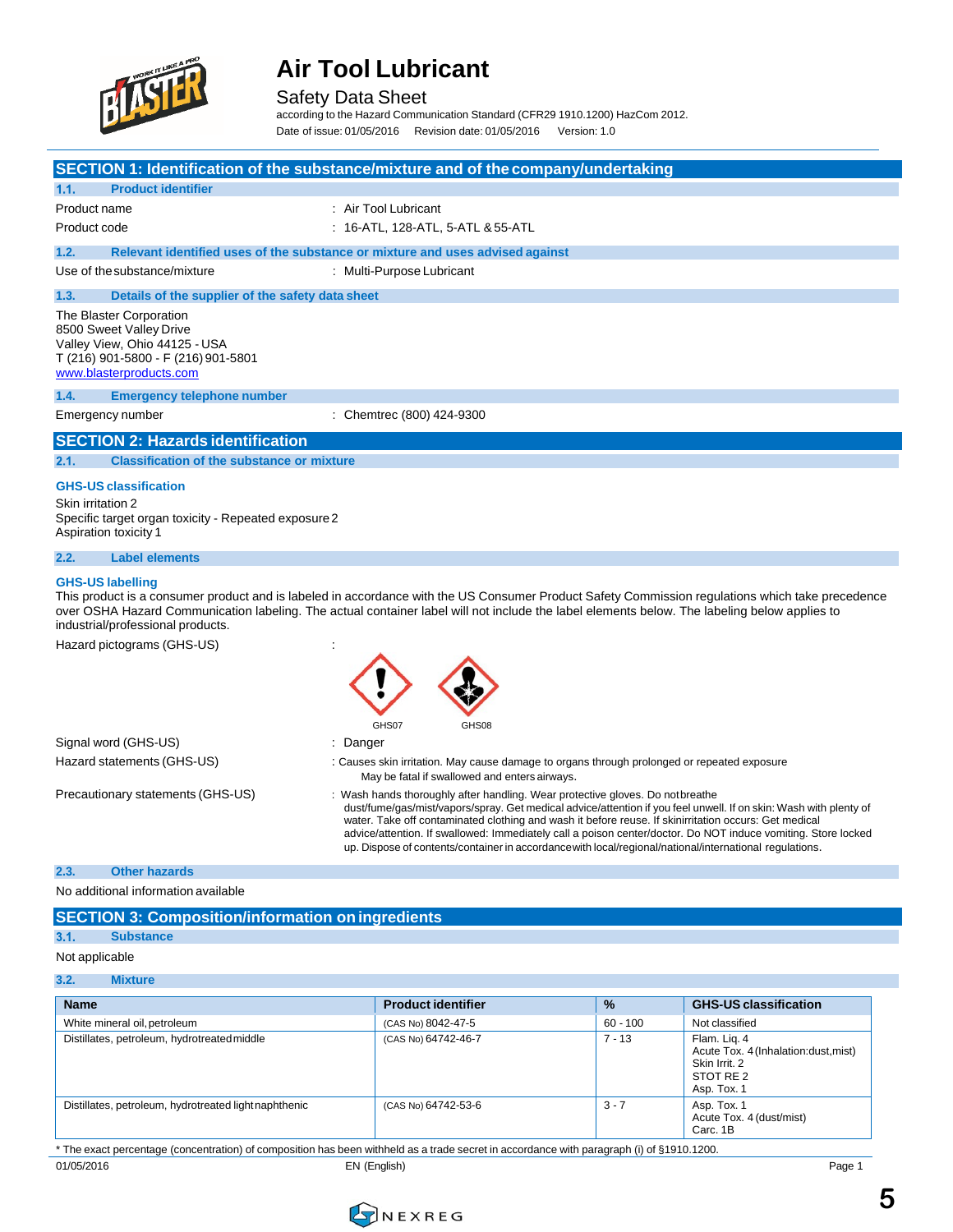## Safety Data Sheet

according to the Hazard Communication Standard (CFR29 1910.1200) HazCom 2012.

| <b>SECTION 4: First aid measures</b>                                |                                                                                                                                                                                                 |  |  |
|---------------------------------------------------------------------|-------------------------------------------------------------------------------------------------------------------------------------------------------------------------------------------------|--|--|
| <b>Description of first aid measures</b><br>4.1.                    |                                                                                                                                                                                                 |  |  |
| First-aid measures after inhalation                                 | : If breathing is difficult, remove victim to fresh air and keep at rest in a position comfortable for<br>breathing. Get medical advice/attention if you feel unwell.                           |  |  |
| First-aid measures after skincontact                                | : In case of contact, immediately flush skin with plenty of water. Remove contaminated clothing<br>and shoes. Wash clothing before reuse. Call a physician if irritation develops and persists. |  |  |
| First-aid measures after eye contact                                | : In case of contact, immediately flush eyes with plenty of water. Remove contact lenses, if worn. If<br>irritation persists, get medical attention.                                            |  |  |
| First-aid measures after ingestion                                  | : Do NOT induce vomiting. Never give anything by mouth to an unconscious person. Immediately<br>call a POISON CENTER ordoctor/physician.                                                        |  |  |
| 4.2.<br>Most important symptoms and effects, both acute and delayed |                                                                                                                                                                                                 |  |  |
| Symptoms/injuries after inhalation                                  | : May cause respiratory tractirritation.                                                                                                                                                        |  |  |
| Symptoms/injuries after skincontact                                 | : Causes skin irritation. Symptoms may include redness, edema, drying, defatting and cracking of<br>the skin.                                                                                   |  |  |
| Symptoms/injuries after eye contact                                 | : May cause eye irritation. Symptoms may include discomfort or pain, excess blinking and tear<br>production, with possible redness and swelling.                                                |  |  |
| Symptoms/injuries after ingestion                                   | : May be fatal if swallowed and enters airways. This product may be aspirated into the lungs and<br>cause chemical pneumonitis. May cause stomach distress, nausea or vomiting.                 |  |  |

### **4.3. Indication of any immediate medical attention and special treatment needed**

Symptoms may not appear immediately. In case of accident or if you feel unwell, seek medical advice immediately (show the label or SDS where possible).

|                  | <b>SECTION 5: Firefighting measures</b>                             |                                                                                                                                         |
|------------------|---------------------------------------------------------------------|-----------------------------------------------------------------------------------------------------------------------------------------|
| 5.1.             | <b>Extinguishing media</b>                                          |                                                                                                                                         |
|                  | Suitable extinguishing media                                        | : Water fog, carbon dioxide, dry chemical or alcohol foam.                                                                              |
|                  | Unsuitable extinguishing media                                      | : None known.                                                                                                                           |
| 5.2.             | Special hazards arising from the substance or mixture               |                                                                                                                                         |
| Fire hazard      |                                                                     | : Products of combustion may include, and are not limited to: oxides of carbon, hydrocarbons.                                           |
| 5.3.             | <b>Advice for firefighters</b>                                      |                                                                                                                                         |
|                  | Protection during firefighting                                      | : Keep upwind of fire. Wear full fire fighting turn-out gear (full Bunker gear) and respiratory<br>protection (SCBA).                   |
|                  | <b>SECTION 6: Accidental release measures</b>                       |                                                                                                                                         |
| 6.1.             | Personal precautions, protective equipment and emergency procedures |                                                                                                                                         |
| General measures |                                                                     | : Use personal protection recommended in Section 8. Isolate the hazard area and deny entry to<br>unnecessary and unprotected personnel. |

| 6.2.            | Methods and material for containment and cleaning up |                                                                                                                                                                                                                               |
|-----------------|------------------------------------------------------|-------------------------------------------------------------------------------------------------------------------------------------------------------------------------------------------------------------------------------|
| For containment |                                                      | : Contain and/or absorb spill with inert material (e.g. sand, vermiculite), then place in a suitable<br>container. Do not flush to sewer or allow to enter waterways. Use appropriate Personal<br>Protective Equipment (PPE). |
|                 | Methods for cleaning up                              | : Scoop up material and place in a disposal container. Provide ventilation.                                                                                                                                                   |
| 6.3.            | <b>Reference to other sections</b>                   |                                                                                                                                                                                                                               |

See section 8 for further information on protective clothing and equipment and section 13 for advice on waste disposal.

|      | <b>SECTION 7: Handling and storage</b>                       |                                                                                                                                                                                     |
|------|--------------------------------------------------------------|-------------------------------------------------------------------------------------------------------------------------------------------------------------------------------------|
| 7.1. | <b>Precautions for safe handling</b>                         |                                                                                                                                                                                     |
|      | Precautions for safe handling                                | : Avoid contact with skin and eyes. Do not breathe dust/fume/gas/mist/vapors/ spray. Do not<br>swallow. Handle and open container with care. When using do not eat, drink or smoke. |
|      | Hygiene measures                                             | : Launder contaminated clothing before reuse. Wash hands before eating, drinking, or smoking.                                                                                       |
| 7.2. | Conditions for safe storage, including any incompatibilities |                                                                                                                                                                                     |
|      | Storage conditions                                           | : Keep out of the reach of children. Keep container tightly closed and in a well-ventilated place.<br>Keep cool.                                                                    |
| 7.3. | Specific end use(s)                                          |                                                                                                                                                                                     |
|      |                                                              |                                                                                                                                                                                     |

Not available.

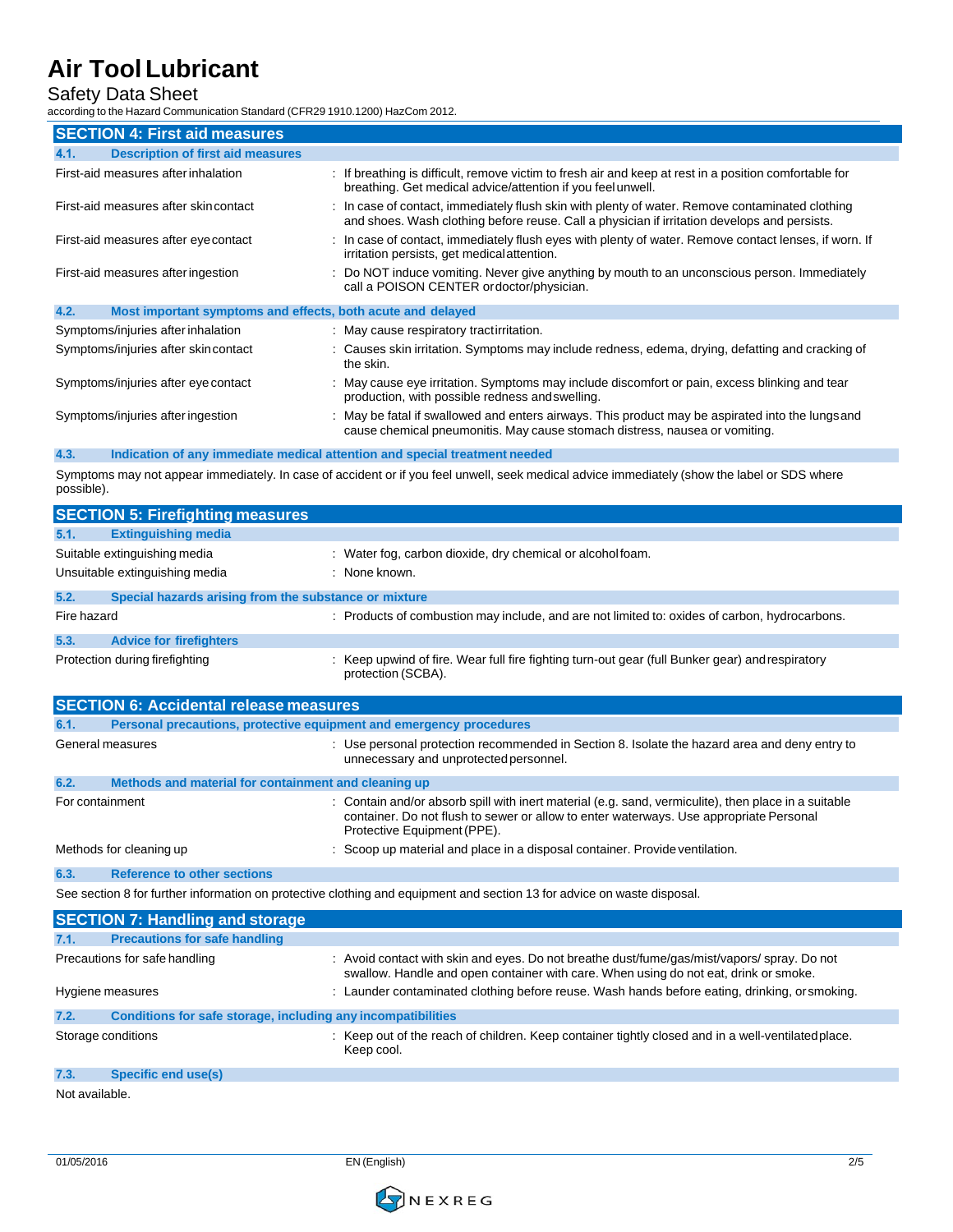### Safety Data Sheet

according to the Hazard Communication Standard (CFR29 1910.1200) HazCom 2012.

| <b>SECTION 8: Exposure controls/personal protection</b>  |                                                                                                                                                                                                                                                  |                                                                                                                                                                                                         |  |
|----------------------------------------------------------|--------------------------------------------------------------------------------------------------------------------------------------------------------------------------------------------------------------------------------------------------|---------------------------------------------------------------------------------------------------------------------------------------------------------------------------------------------------------|--|
| 8.1.<br><b>Control parameters</b>                        |                                                                                                                                                                                                                                                  |                                                                                                                                                                                                         |  |
| White mineral oil, petroleum (8042-47-5)                 |                                                                                                                                                                                                                                                  |                                                                                                                                                                                                         |  |
| <b>USA ACGIH</b>                                         | <b>ACGIH TWA</b>                                                                                                                                                                                                                                 | Not applicable                                                                                                                                                                                          |  |
| <b>USA OSHA</b>                                          | OSHA PEL (TWA)                                                                                                                                                                                                                                   | Not applicable                                                                                                                                                                                          |  |
| Distillates, petroleum, hydrotreated middle (64742-46-7) |                                                                                                                                                                                                                                                  |                                                                                                                                                                                                         |  |
| <b>USA ACGIH</b>                                         | <b>ACGIH TWA</b>                                                                                                                                                                                                                                 |                                                                                                                                                                                                         |  |
|                                                          |                                                                                                                                                                                                                                                  | Not applicable                                                                                                                                                                                          |  |
| <b>USA OSHA</b>                                          | OSHA PEL (TWA)                                                                                                                                                                                                                                   | Not applicable                                                                                                                                                                                          |  |
|                                                          | Distillates, petroleum, hydrotreated light naphthenic (64742-53-6)                                                                                                                                                                               |                                                                                                                                                                                                         |  |
| <b>USA ACGIH</b>                                         | ACGIH TWA (mg/m <sup>3</sup> )                                                                                                                                                                                                                   | $5 \text{ mg/m}^3 \text{ (mist)}$                                                                                                                                                                       |  |
| <b>USA OSHA</b>                                          | OSHA PEL (TWA) (mg/m <sup>3</sup> )                                                                                                                                                                                                              | $5 \text{ mg/m}^3$ (mist)                                                                                                                                                                               |  |
| <b>Exposure controls</b><br>8.2.                         |                                                                                                                                                                                                                                                  |                                                                                                                                                                                                         |  |
| Appropriate engineering controls                         | recommended exposure limits.                                                                                                                                                                                                                     | : Use ventilation adequate to keep exposures (airborne levels of dust, fume, vapor, etc.) below                                                                                                         |  |
| Hand protection                                          | : Wear chemically resistant protective gloves.                                                                                                                                                                                                   |                                                                                                                                                                                                         |  |
| Eye protection                                           | : Safety glasses or goggles are recommended when usingproduct.                                                                                                                                                                                   |                                                                                                                                                                                                         |  |
| Skin and body protection                                 | : Wear suitable protective clothing.                                                                                                                                                                                                             |                                                                                                                                                                                                         |  |
| Respiratory protection                                   | : In case of insufficient ventilation, wear suitable respiratory equipment. Respirator selection must<br>be based on known or anticipated exposure levels, the hazards of the product and the safe<br>working limits of the selected respirator. |                                                                                                                                                                                                         |  |
| Environmental exposure controls                          | : Maintain levels below Community environmental protection thresholds.                                                                                                                                                                           |                                                                                                                                                                                                         |  |
| Other information                                        |                                                                                                                                                                                                                                                  | : Do not eat, smoke or drink where material is handled, processed or stored. Wash hands carefully<br>before eating or smoking. Handle according to established industrial hygiene and safety practices. |  |

### **SECTION 9: Physical and chemical properties**

| 9.1.<br>Information on basic physical and chemical properties |                                   |
|---------------------------------------------------------------|-----------------------------------|
| Physical state                                                | : Liquid                          |
| Appearance                                                    | Oily                              |
| Colour                                                        | : No data available               |
| Odour                                                         | : Petroleum                       |
| Odour threshold                                               | No data available                 |
| pH                                                            | No data available                 |
| Relative evaporation rate (butylacetate=1)                    | : < 1                             |
| Melting point                                                 | No data available<br>÷.           |
| Freezing point                                                | No data available                 |
| Boiling point                                                 | : $371.1 - 460$ °C (700 - 860 °F) |
| Flash point                                                   | : > 182.2 °C (>360 °F)            |
| Auto-ignition temperature                                     | : > 315.6 °C (>600 °F)            |
| Decomposition temperature                                     | No data available<br>÷.           |
| Flammability (solid, gas)                                     | : Notflammable                    |
| Vapour pressure                                               | : No data available               |
| Relative vapour density at 20 °C                              | : $> 1$ (Air = 1)                 |
| Relative density                                              | . 0.86                            |
| Solubility                                                    | Insoluble<br>÷.                   |
| Log Pow                                                       | No data available                 |
| Log Kow                                                       | : No data available               |
| Viscosity, kinematic                                          | : 19 cSt @ 40°C (104°F)           |
| Viscosity, dynamic                                            | No data available                 |
| <b>Explosive properties</b>                                   | No data available                 |
| Oxidising properties                                          | No data available                 |
| <b>Explosive limits</b>                                       | No data available                 |
|                                                               |                                   |

01/05/2016 EN (English) 3/5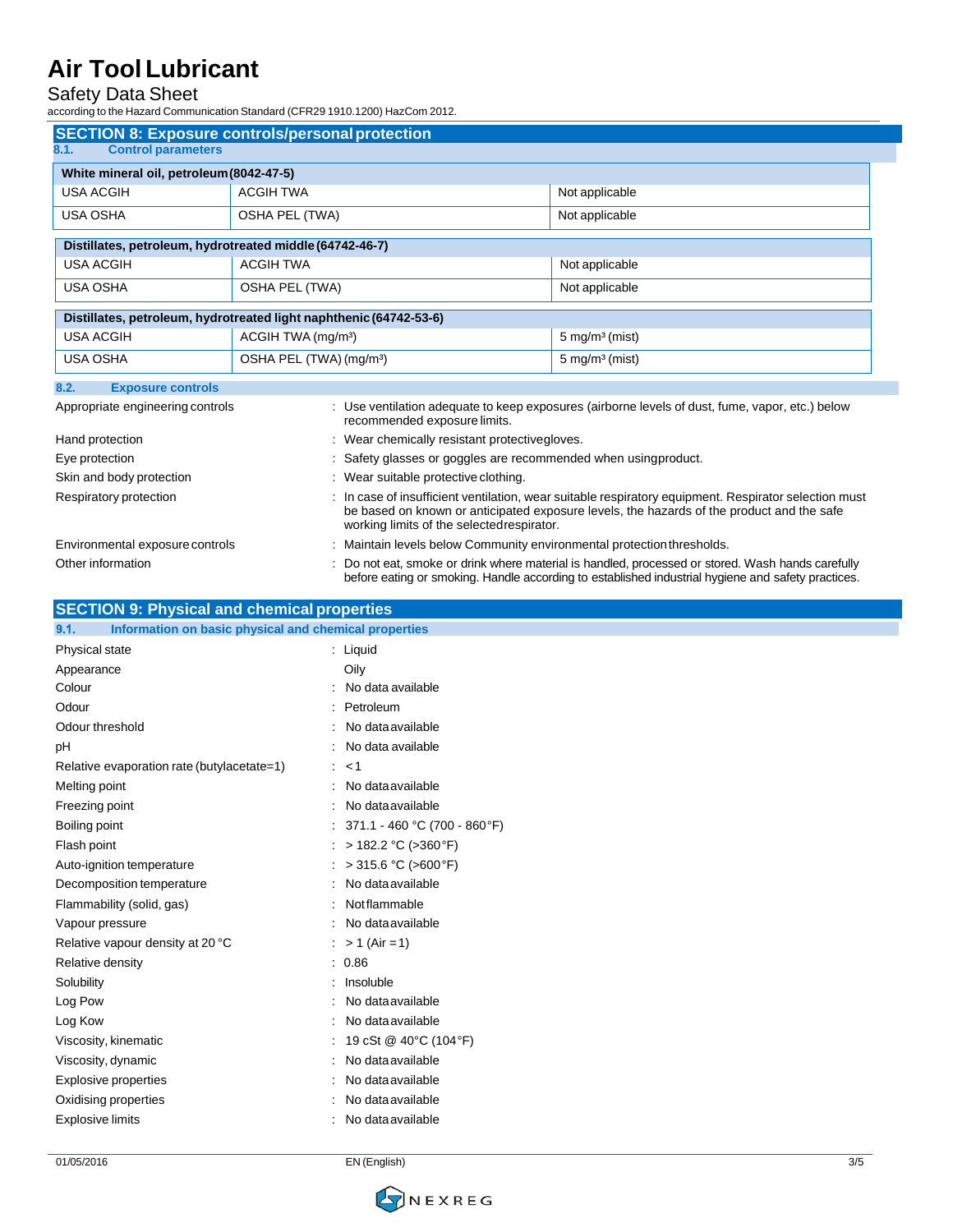### Safety Data Sheet

according to the Hazard Communication Standard (CFR29 1910.1200) HazCom 2012.

| according to the Hazard Communication Standard (CFR29 1910.1200) HazCom 2012. |                                                                                                                                                  |  |  |
|-------------------------------------------------------------------------------|--------------------------------------------------------------------------------------------------------------------------------------------------|--|--|
| <b>Other information</b><br>9.2.                                              |                                                                                                                                                  |  |  |
| No additional information available                                           |                                                                                                                                                  |  |  |
| <b>SECTION 10: Stability and reactivity</b>                                   |                                                                                                                                                  |  |  |
| 10.1.<br><b>Reactivity</b>                                                    |                                                                                                                                                  |  |  |
| No dangerous reaction known under conditions of normal use.                   |                                                                                                                                                  |  |  |
| 10.2.<br><b>Chemical stability</b>                                            |                                                                                                                                                  |  |  |
| Stable under normal storage conditions.                                       |                                                                                                                                                  |  |  |
| 10.3.<br><b>Possibility of hazardous reactions</b>                            |                                                                                                                                                  |  |  |
| No dangerous reaction known under conditions of normal use.                   |                                                                                                                                                  |  |  |
| 10.4.<br><b>Conditions to avoid</b>                                           |                                                                                                                                                  |  |  |
| Heat. Excessive water.                                                        |                                                                                                                                                  |  |  |
| 10.5.<br><b>Incompatible materials</b>                                        |                                                                                                                                                  |  |  |
| Strong oxidizing agents. Strong reducing agents.                              |                                                                                                                                                  |  |  |
| 10.6.<br><b>Hazardous decomposition products</b>                              |                                                                                                                                                  |  |  |
| May include, and are not limited to: oxides of carbon, hydrocarbons.          |                                                                                                                                                  |  |  |
| <b>SECTION 11: Toxicological information</b>                                  |                                                                                                                                                  |  |  |
| 11.1.<br>Information on toxicological effects                                 |                                                                                                                                                  |  |  |
| Acute toxicity                                                                | : Not classified                                                                                                                                 |  |  |
| <b>Air Tool Lubricant</b>                                                     |                                                                                                                                                  |  |  |
| LD50 oral rat                                                                 | > 2000 mg/kg                                                                                                                                     |  |  |
| LD50 dermal rabbit                                                            | > 2000 mg/kg                                                                                                                                     |  |  |
| LC50 inhalation rat                                                           | No data available                                                                                                                                |  |  |
| White mineral oil, petroleum (8042-47-5)                                      |                                                                                                                                                  |  |  |
| LD50 oral rat                                                                 | >5000 mg/kg                                                                                                                                      |  |  |
| LD50 dermal rabbit                                                            | >2000 mg/kg                                                                                                                                      |  |  |
| LC50 inhalation rat                                                           | $> 5$ mg/l/4h                                                                                                                                    |  |  |
| Distillates, petroleum, hydrotreated middle (64742-46-7)                      |                                                                                                                                                  |  |  |
| LD50 oral rat                                                                 | 7400 mg/kg                                                                                                                                       |  |  |
| LD50 dermal rabbit                                                            | >2000 mg/kg                                                                                                                                      |  |  |
| LC50 inhalation rat                                                           | 4.6 mg/l/4h                                                                                                                                      |  |  |
| Distillates, petroleum, hydrotreated light naphthenic (64742-53-6)            |                                                                                                                                                  |  |  |
| LD50 oral rat                                                                 | >5000 mg/kg                                                                                                                                      |  |  |
| LD50 dermal rabbit<br>LC50 inhalation rat                                     | > 2000 mg/kg                                                                                                                                     |  |  |
|                                                                               | 2.18 mg/l/4h                                                                                                                                     |  |  |
| Skin corrosion/irritation                                                     | : Causes skin irritation.                                                                                                                        |  |  |
| Serious eye damage/irritation<br>Respiratory or skin sensitisation            | : Based on available data, the classification criteria are notmet.<br>: Based on available data, the classification criteria are notmet.         |  |  |
| Germ cell mutagenicity                                                        | : Based on available data, the classification criteria are notmet.                                                                               |  |  |
| Carcinogenicity                                                               | : Based on available data, the classification criteria are not met.                                                                              |  |  |
|                                                                               | : Based on available data, the classification criteria are notmet.                                                                               |  |  |
| Reproductive toxicity<br>Specific target organ toxicity (single exposure)     | : Based on available data, the classification criteria are not met.                                                                              |  |  |
|                                                                               |                                                                                                                                                  |  |  |
|                                                                               | Specific target organ toxicity (repeated exposure) : May cause damage to organs through prolonged or repeated exposure.                          |  |  |
| Aspiration hazard                                                             | : May be fatal if swallowed and enters airways.                                                                                                  |  |  |
| Symptoms/injuries after inhalation                                            | : May cause respiratory tract irritation.                                                                                                        |  |  |
| Symptoms/injuries after skin contact                                          | : Causes skin irritation. Symptoms may include redness, edema, drying, defatting and cracking of<br>the skin.                                    |  |  |
| Symptoms/injuries after eye contact                                           | : May cause eye irritation. Symptoms may include discomfort or pain, excess blinking and tear<br>production, with possible redness and swelling. |  |  |

01/05/2016 EN (English) 4/5